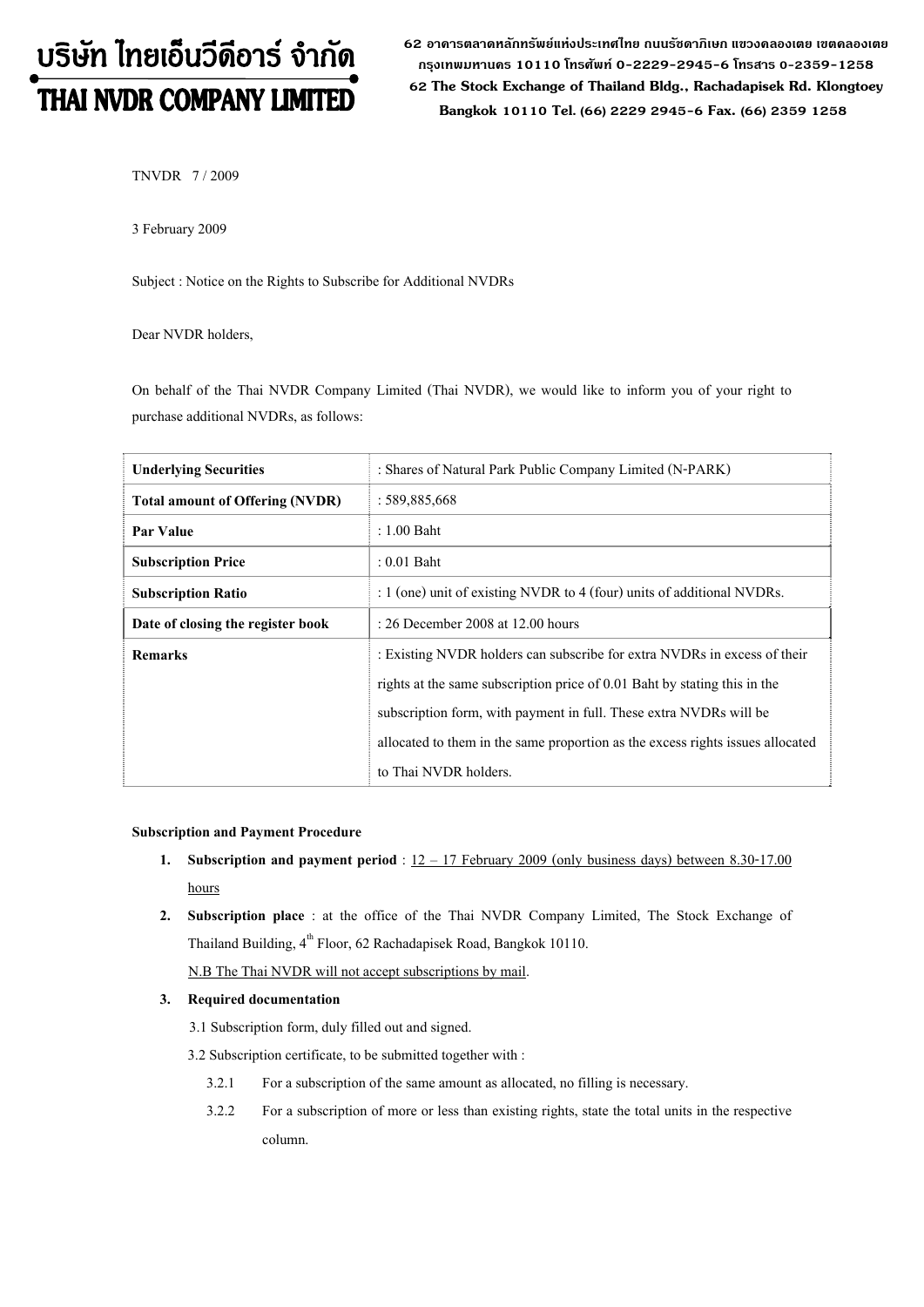#### **4. Payment**

**Subscription for full entitlement or less than or excess the entitlement**, please make payment by onecheck or one cashier check which is collectable through the Bangkok Clearing House within 18 February 2009. Indicate the subscription date and make it payable to *"Natural Park Public Company Limited for Account of Share Subscription".*

- **5.** If NVDR holders fail to exercise their rights or make a payment within the allotted time schedule, or the check or cashier check is not honored, it shall be deemed that such NVDR holders do not wish to exercise their subscription rights. Thai NVDR shall thus regard the subscription as being void.
- **6.** Refund for unallotted NVDRs.

If the excess rights NVDRs were not allotted in full because the number of NVDRs subscribed for were more than the number or remaining units of NVDRs, the Thai NVDR will make a refund (without interest) to the NVDR holders by check for the unallotted NVDRs and send it by registered mail to the address that appears on the Share Register Book on the date of closing the book, within 24 days from the final day of the subscription period.

Should you need any further information, please do not hesitate to contact Account Services Unit at 02-229-2800 Ext. 2945-6.

Sincerely yours, Thai NVDR Company Limited

faction

(Somchai Oksue) Head Depository Dept. SET Group

Enclosure : 1. Subscription Form for NVDR Right Issues

2. Subscription Certificate